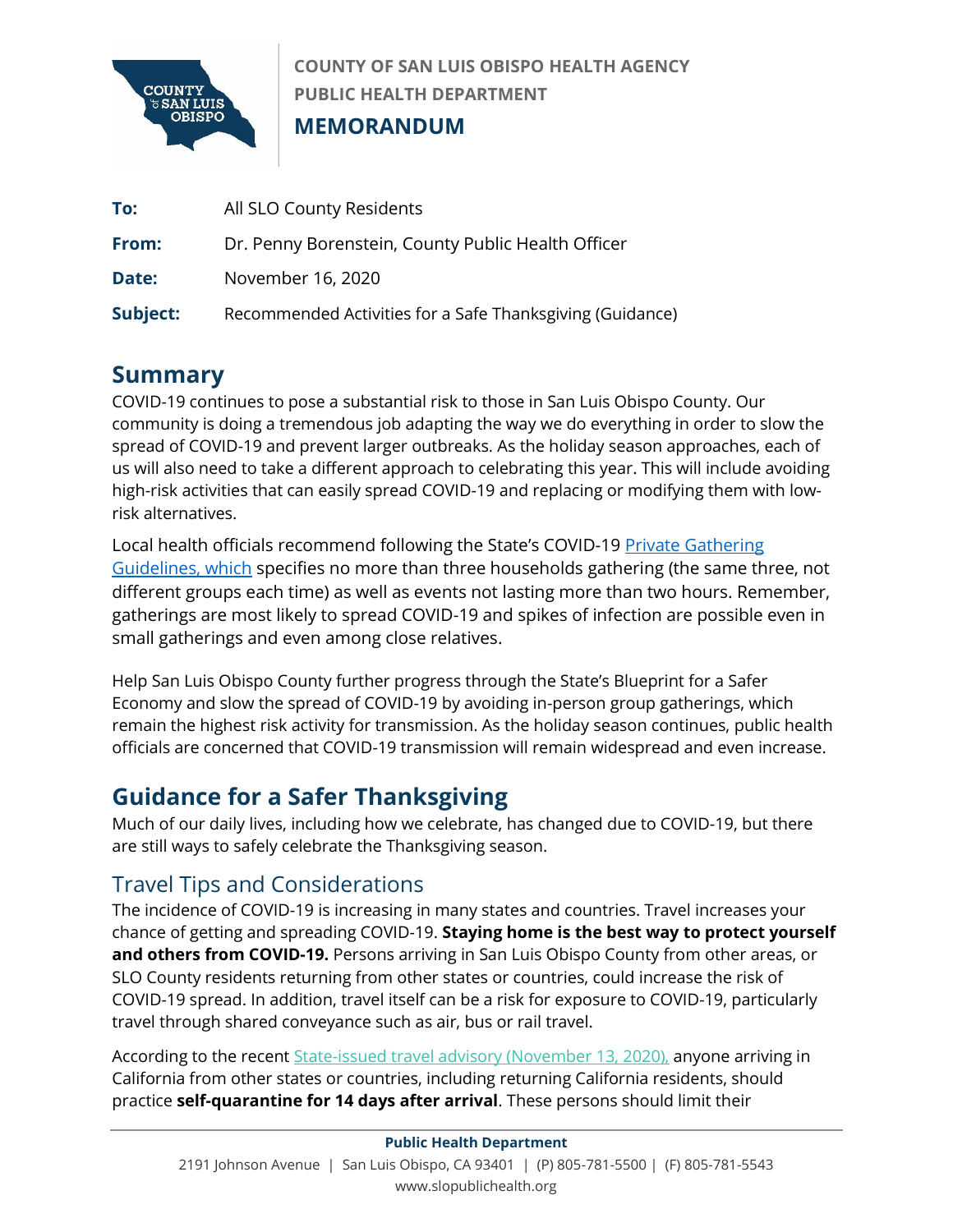interactions to their immediate household. This recommendation does not apply to individuals who cross state or country borders for essential travel, which includes work and study, critical infrastructure support, economic services and supply chains, health, immediate medical care, and safety and security.

Californians are encouraged to stay home or in their region and avoid non-essential travel to other states or countries. Avoiding travel can reduce the risk of virus transmission and bringing the virus back to California. "Non-essential travel" includes travel that is considered tourism or recreational in nature.

If you choose to travel, please do so responsibly. Above all, do not travel if you are sick or have COVID-19 symptoms. Health officials recommend making special considerations before, during and after your trip. For example:

- 1. Before your trip:
	- a. Get tested for COVID-19 at one of the County's free testing clinics and stay home if you test positive;
	- b. Check the travel restrictions for your destination and consider self-quarantine for 14 days prior to traveling;
- 2. While you travel:
	- a. Wear your mask over your nose and mouth when others are present;
	- b. Wash your hands frequently or sanitize;
	- c. Keep your distance;
- 3. When you arrive to your destination:
	- a. Continue safe practices, including wearing face masks around people who don't live with you;
	- b. Gather outdoors only and avoid crowds;
- 4. Upon your return:
	- a. Take your temperature and monitor your health for symptoms;
	- b. Consider working remotely if you think you have been exposed or participated in high-risk activities, such as gatherings and public transportation;
	- c. Get tested for COVID-19 to determine your health status.

For more tips to avoid getting and spreading COVID-19 in common travel situations, review the Centers for Disease Control and Prevention (CDC) [Travel Considerations During COVID-19.](https://www.cdc.gov/coronavirus/2019-ncov/travelers/travel-during-covid19.html)

# Lowest Risk Activities for Celebrating Thanksgiving

The safest way to celebrate Thanksgiving in 2020 is **to spend time with people in the same household or to celebrate virtually.** Some alternatives include:

- Prepare and deliver holiday food or traditional meals to non-household family members, especially those at a higher risk of severe COVID-19 illness, without high-risk contact by leaving items at their door.
- Shop local online retailers rather than attending the rush of in-store shopping that usually occurs before, on, or after Thanksgiving Day.

#### **Public Health Department**